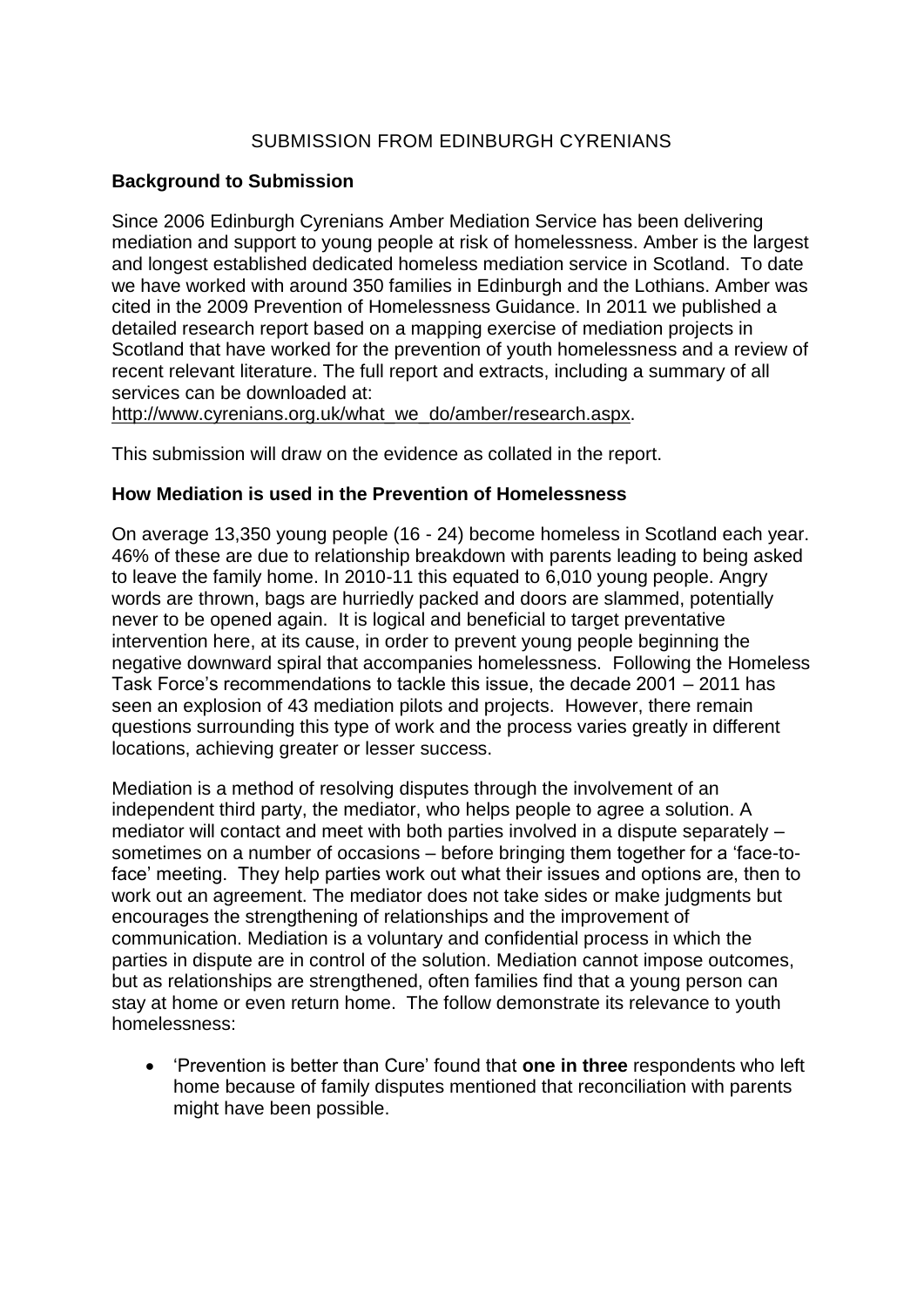- The Children"s Society Study "Still Running" found that the **most common thing** cited as something that may have prevented leaving home was family support and mediation services.
- **32%** interviewees in the "Significance of Family to Young Homeless People" study thought that mediation would have been useful before they left home.

Mediation can be appropriate at all three main stages of prevention described in the Scottish Government/ CoSLA Prevention of Homelessness Guidance 2009:

# **i) Early intervention.**

"*Where those potentially at risk are identified and services provided to support the person and their environment before incipient problems or disputes escalate beyond repair*."

Mediation works with the interconnected nature of an individual at risk of homelessness and their environment, i.e. their family, to build more positive relationships. The above definition of prevention recognises that there exists a period "before… disputes escalate beyond repair". Where those potentially at risk are identified, by guidance teachers, youth workers or other frontline professionals or family members, a mediator can assist the family to come to a peaceable agreement, before the disagreement escalates to the point where homelessness is threatened.

The report, "Homelessness Prevention: Can we afford not to?" monitored De Paul"s Reconnect service, offering mediation and support. They found that homelessness is prevented in 90% of clients who are helped before they leave home, compared to 64% of clients helped after they leave home. However, of 2010 - 2011 applications closed and assessed as threatened with homelessness or as not homeless, only 5% (350) were recorded as having been offered services such as mediation or counselling. This suggests a significant underuse of mediation as an early intervention in Scotland.

# **ii) Pre-crisis**

When the potential consequences of family conflict are clear and homelessness has been identified as an approaching threat, mediation can assist to explore alternative outcomes. Where a situation seems hopeless and homelessness seems inevitable, working with a mediator can offer hope that there is an alternative path available.

Some of the models of mediation that have been developed in Scotland over the past decade have focused on mediators working in crisis situations, when a young person has already approached the local authority. Mediating in a crisis situation is, in the majority of cases, less effective than mediating at other stages of conflict. Indeed, as the 2009 Guidance acknowledges, "although crisis response services are valuable and necessary it can still be difficult to actually prevent a homeless presentation at such a late stage".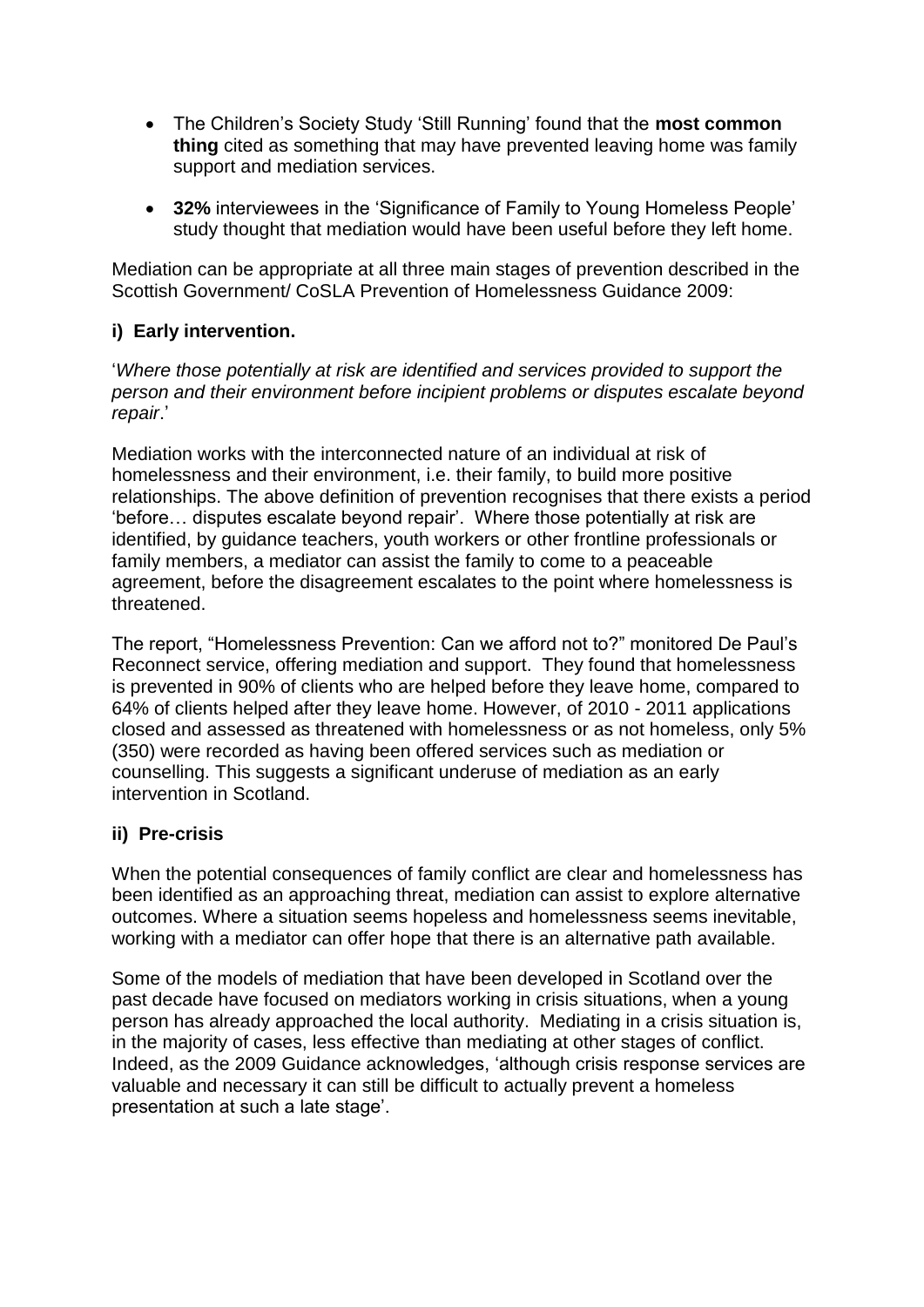## **iii) Prevention of recurring homelessness**

Living at home is not the best option for some young people. For example, where relationships have become abusive. In other situations, there may be "irreconcilable differences" - the relationship has broken down beyond the point of repair. If a young person is going to move out, it is imperative that they leave in a safe and planned way, instead of running away or being forced to go hurriedly in acrimonious circumstances. If they do so a young person could find themselves at great risk, sleeping on the streets or in unsuitable, unstable accommodation. Mediation can help a family to agree in advance how they will retain links and support once the young person has moved out. It may also mean that the young person will not need to rely on supported housing or resettlement services, or may only need to receive a minimal service.

For many young people moving into their own tenancy is the golden moment they have had their eyes set on through months or years of family strife. However, such independence presents many challenges. A large number face the fundamental problems of isolation and loneliness: young single people are amongst those most likely to present as homeless on repeat occasions. The loneliness and vulnerability which young people felt in their homes has been identified as a major factor in tenancies being unsuccessful. Where a young person's relationship with their family remains broken and they feel that they have "burnt their bridges", mediation can help families to re-establish communication and to restore family ties. A briefing by Shelter surmises that the rebuilding of family relationships and wider social networks through mediation may provide a possible route out of homelessness and prevent its re-occurrence in the future.

## **The Shape of Services in Scotland**

Across the services interviewed, over 85% mediation projects have either been parttime posts, sessional workers or mediators who have dual positions i.e. split their time between the main duty of their job and homeless mediation. Services have been small with relatively few staff hours. Significantly, this will have determined the scale of impact that this type of intervention could have and the scope for development.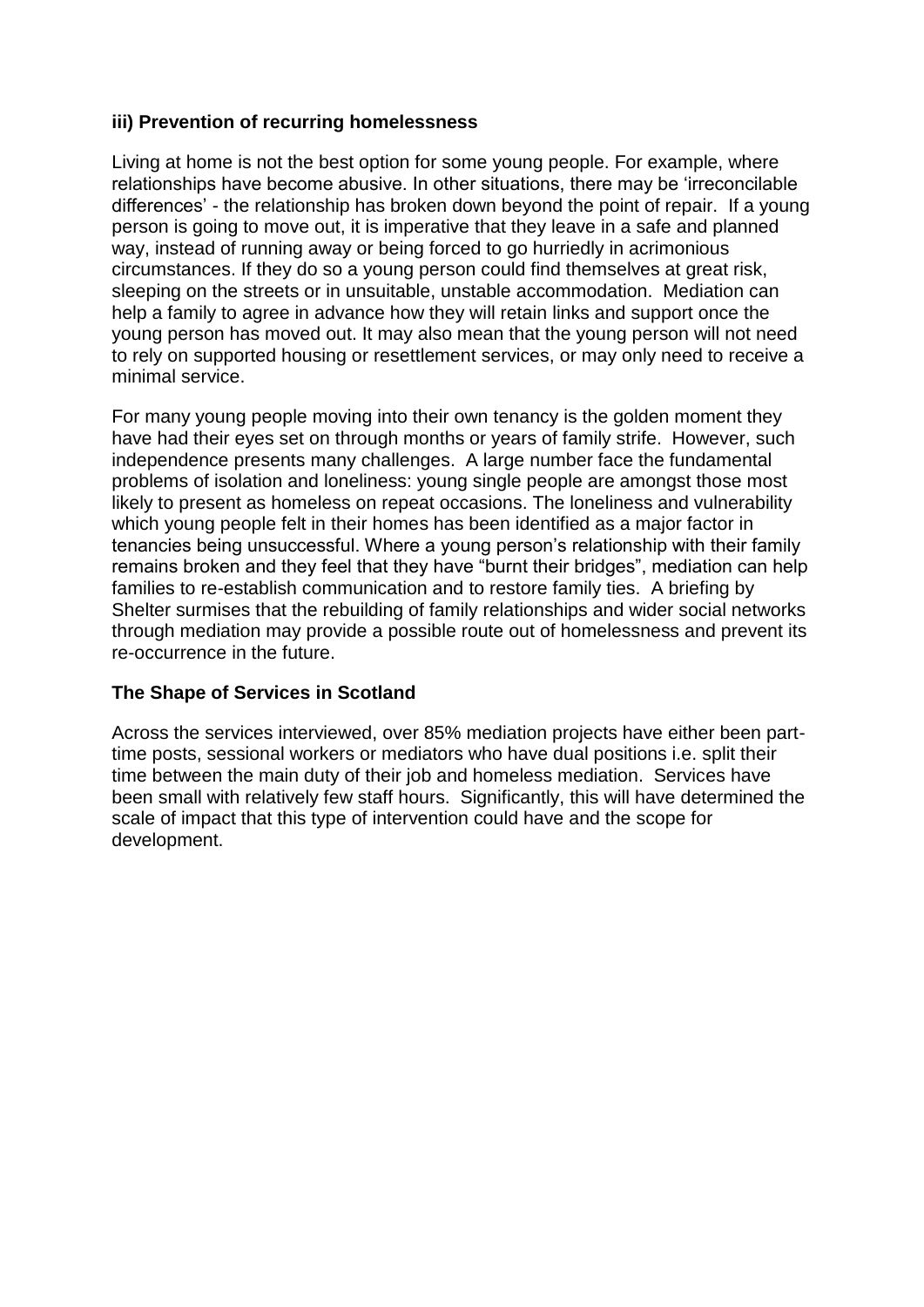Mediation has been delivered in the following four organisational contexts:

| Context of service                               |                                            | Number of<br>projects since<br>2001 | Number of projects<br>at 11/2011 |
|--------------------------------------------------|--------------------------------------------|-------------------------------------|----------------------------------|
| <b>Family mediation (Relationships Scotland)</b> |                                            | 9                                   | 7                                |
| Community mediation (Sacro)                      |                                            | 10                                  | 1                                |
| Voluntary sector homeless organisations          |                                            | 10                                  | 5                                |
| Local authority                                  | Homeless staff using<br>'Mediation skills' | 5                                   | 5                                |
|                                                  | Dedicated mediation staff                  | 9                                   | 5                                |
| Total                                            |                                            | 43                                  | 23                               |

# **Good Practice**

In 2005, Shelter Scotland published a Good Practice Guide, which gave guidance to those responsible for designing mediation services. Cyrenians more recent research underlines many of the Shelter recommendations, with the additional finding that services which closely integrate support alongside the mediation model are particularly effective. In particular, information on the consequences of becoming homeless should be presented to both the young person and their parents. For service users, the impartiality of a mediator is often very important. For this reason impartiality should be considered in the design and commissioning of new services. This may involve the use of independent services or local authority mediation staff being placed outwith the homeless department. The following long-established successful services can be highlighted for demonstrating good practice:

- Time2Mend Integration of support and mediation within local authority context
- South Ayrshire Strong interagency model of mediation intervention
- Amber Mediation early intervention and high prevention results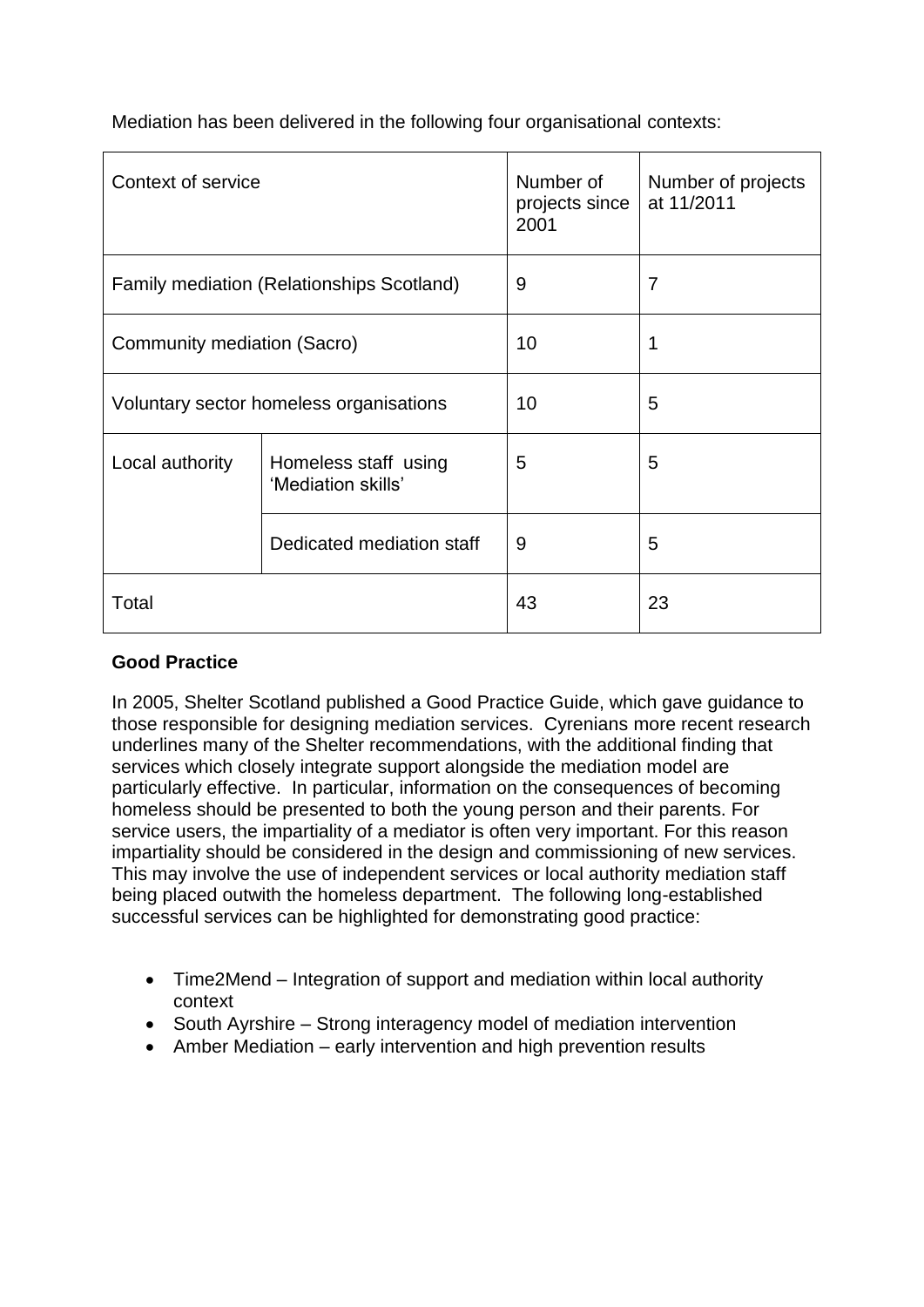## **Gaps in Provision and Recommendations**

#### **Earlier Intervention**

76% interviewees identified early intervention as the most effective time to mediate. However, this is currently the stage of the homeless journey least invested in.

There was fairly clear consensus amongst interviewees that mediating at the point of crisis is not the best time to prevent homelessness through mediation. Many mediators mentioned how chaotic a young person's life can be at the point of presentation; in crisis people tend to focus on their immediate needs. Others mentioned the amount of questions that are posed during a homeless assessment. A question about mediation – particularly where it is a foreign concept – can become lost amongst all of the other questions. However, several felt that there could still be value in mediating at this point and in some cases it can prevent homelessness. Services which have had the most success working with young people at the crisis point have integrated strong support structures into their service design and mediators have either been present at the presentation interview or worked closely with a designated youth homeless officer. Services should be commissioned that allow for working before the point of crisis.

#### **Younger Teenagers**



9,000 children under the age of 16 run away from home each year; "problems at home' is the most common cause. 84% homeless 16 – 17 year olds previously ran away. There is a clear and strong connection between running away and later becoming homeless, with family conflict running as a consistent theme. However, as can be seen by the above graph, the majority of mediation services begin at age 16 and extend to early 20s. The clear line seen at age 16 represents the age at which a young person can be legally regarded as homeless. This is consistent with the finding that the 34 out 43 projects have been commissioned by homeless departments or run in-house.

Mediation services should be available to younger teenagers, particularly 14 and 15 year olds. There is a clear opportunity here for partnership working between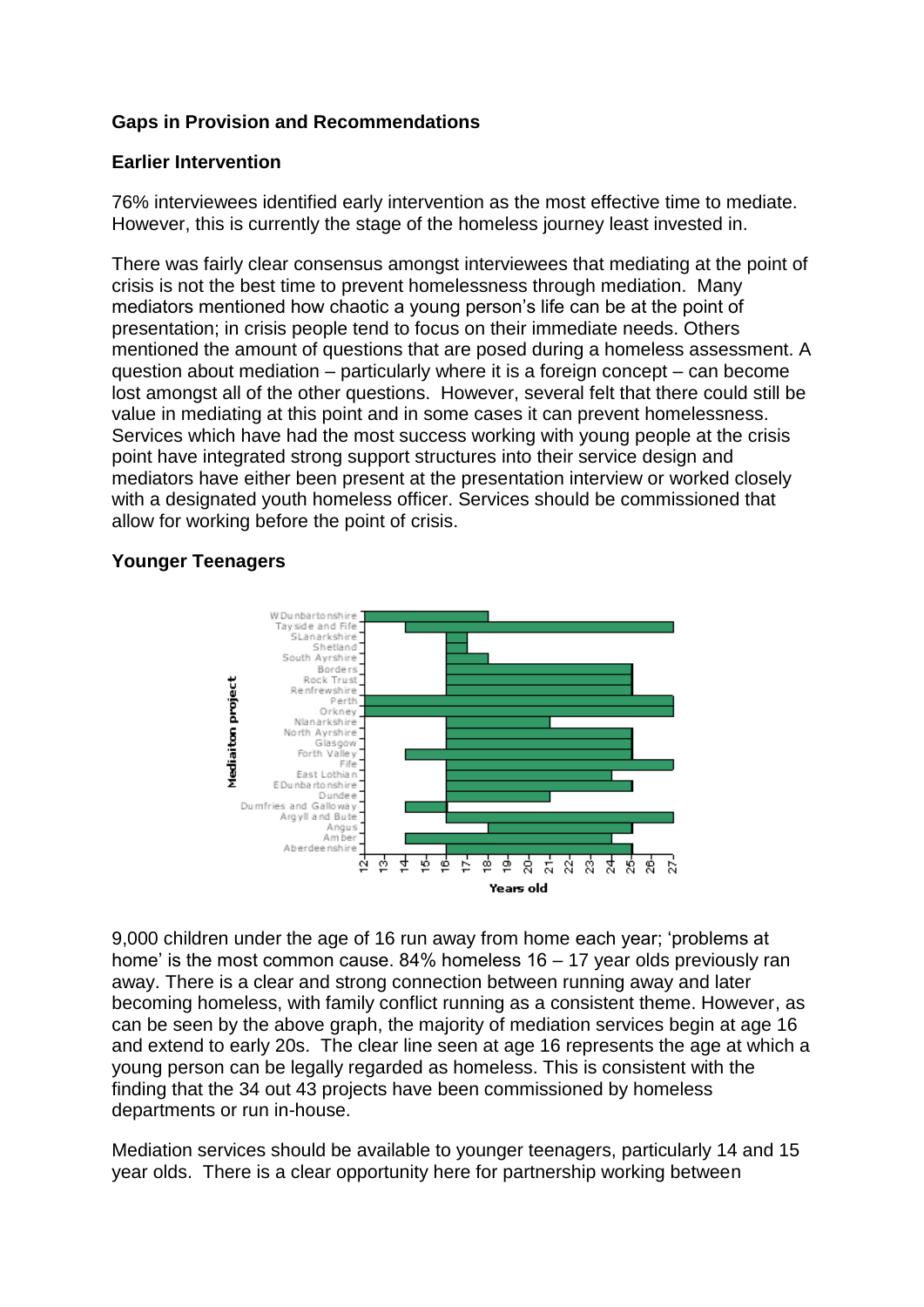"Children and Families" and "Housing and Homelessness" commissioners in order that young people under the age of 16 can access preventative support and mediation.

## **Delivering Quality Mediation**

One of the significant barriers for service commissioners and mediators across Scotland has been the lack of communication and cohesion between services and therefore little sharing of best practice. This has unfortunately lead to mistakes being repeated. In 2010 the Scottish Community Mediation Network established a Homeless Forum that is open to all interested in this field. This may be one pathway to eliminating this problem.

Provision of mediation in Scotland has been inconsistent in terms of both availability of services and standard of delivery. This could be improved by increasing accountability, with all services being registered with Scottish Mediation Register. The Scottish Housing Regulator should consider monitoring this, alongside other youth provision, to ensure that high quality mediation is being delivered appropriately and consistently across Scotland. Budgets should allow for CPD, including specialist training

## **Conclusion**

Mediation has expanded to become an accepted part of homelessness prevention in the ten years since the first projects started in Scotland. Its unique principles and practice lead families to their own solutions which are more likely to stick than decisions imposed by others. Even if a young person does move out, having the support of their family can be crucial in helping them to sustain their tenancy. Services across Scotland over the past decade have been small, scattered and varied. With increased cohesion, sharing of best practice and investment, mediation will prevent increasing numbers of young people from experiencing the trauma of homelessness.

Emma Dore Service Development Officer Edinburgh Cyrenians 3 February 2012